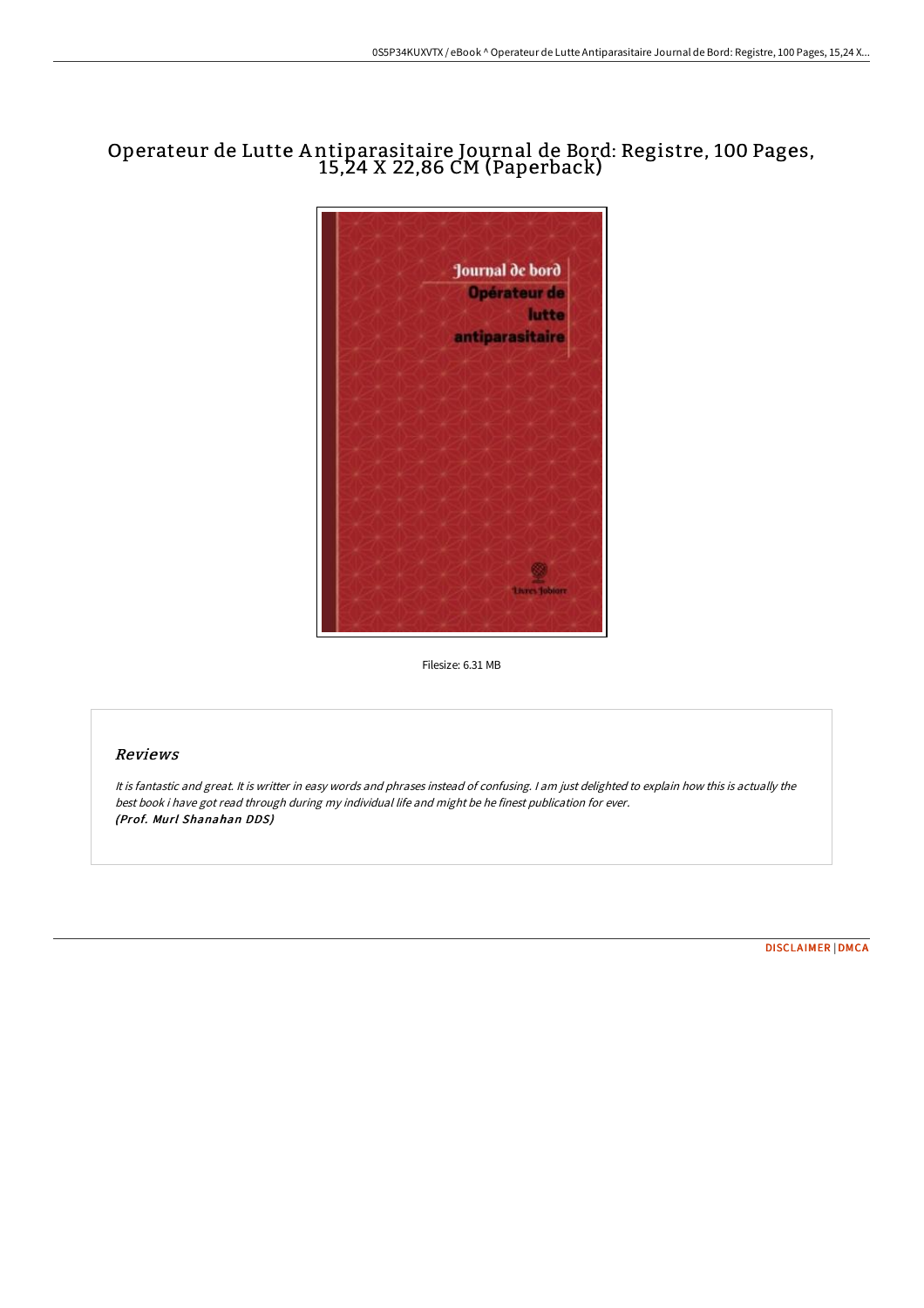## OPERATEUR DE LUTTE ANTIPARASITAIRE JOURNAL DE BORD: REGISTRE, 100 PAGES, 15,24 X 22,86 CM (PAPERBACK)



To save Operateur de Lutte Antiparasitaire Journal de Bord: Registre, 100 Pages, 15,24 X 22,86 CM (Paperback) PDF, please click the hyperlink beneath and save the document or have accessibility to other information that are have conjunction with OPERATEUR DE LUTTE ANTIPARASITAIRE JOURNAL DE BORD: REGISTRE, 100 PAGES, 15,24 X 22,86 CM (PAPERBACK) ebook.

Createspace Independent Publishing Platform, 2017. Paperback. Condition: New. Language: French . Brand New Book \*\*\*\*\* Print on Demand \*\*\*\*\*. Definir les pages avec les numeros de page et les champs pour le sujet, la date et le numero de livre. Personnalisez le journal avec des colonnes et des rubriques qui repondent le mieux a vos besoins. Le papier blanc exempt d acide epais reduit l ecoulement de l encre. La liaison est durable; Les pages resteront securisees et ne seront pas laches. Dimensions de page: 15,24 x 22,86 cm (Permet un depot facile sur une etagere, un voyage ou un rangement dans un armoire ou un tiroir de bureau). D autres journaux sont disponibles, pour les trouver et les visualiser, il suffit de cliquer sur le nom Livres Jobiorr a cote du mot Auteur. Merci d avoir visionne notre produit.

Read Operateur de Lutte [Antiparasitaire](http://techno-pub.tech/operateur-de-lutte-antiparasitaire-journal-de-bo.html) Journal de Bord: Registre, 100 Pages, 15,24 X 22,86 CM (Paperback) Online  $\blacktriangleright$ Download PDF Operateur de Lutte [Antiparasitaire](http://techno-pub.tech/operateur-de-lutte-antiparasitaire-journal-de-bo.html) Journal de Bord: Registre, 100 Pages, 15,24 X 22,86 CM (Paperback)